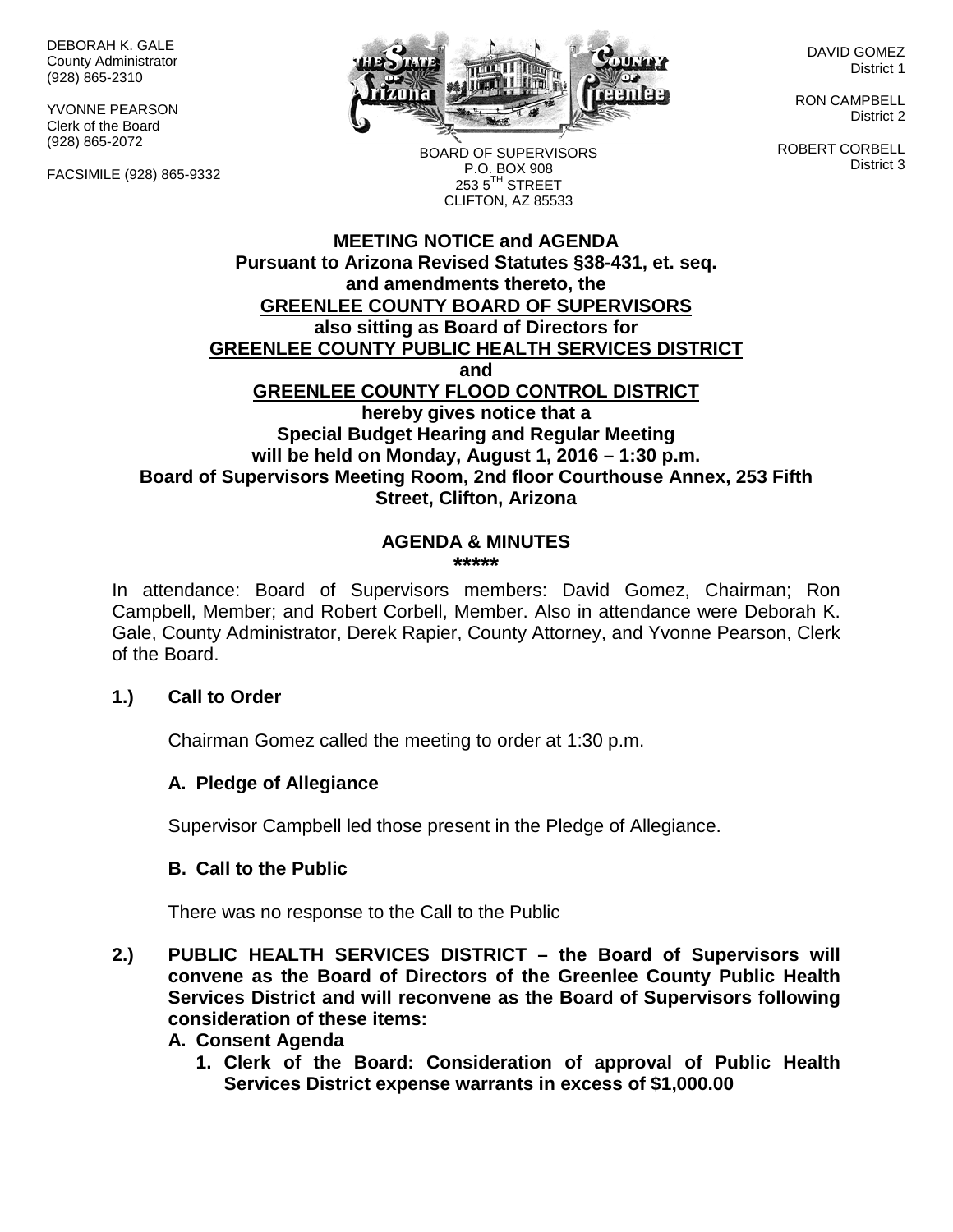#### **2. Health & Community Services Director: Consideration of approval of the Agreement for Professional Services with Gila Health Resources for Medical Advisor services**

Upon motion by Supervisor Campbell, seconded by Supervisor Corbell, and carried unanimously, the Board approved the Public Health Services District Consent Agenda as presented.

**3.) FLOOD CONTROL DISTRICT – the Board of Supervisors will convene as the Board of Directors of the Greenlee County Flood Control District and will reconvene as the Board of Supervisors following consideration of these items:**

#### **A. Consent Agenda**

**1. Clerk of the Board: Consideration of approval of Flood Control District expense warrants in excess of \$1,000.00**

Upon motion by Supervisor Campbell, seconded by Supervisor Corbell, and carried unanimously, the Board approved the Flood Control District Consent Agenda as presented.

#### **4.) Carol Telles, Clifton Ranger, Apache-Sitgreaves National Forest A. Clifton Ranger District Update**

Mike Bailey, Recreational Range Manager, Apache-Sitgreaves National Forest updated the Board on the following:

- Ms. Telles is at a NEPA meeting where information is being gathered regarding the forest management plans
- Smoke has been reported at Blue and Mud Springs both are in a monitor status
- There have been 13 lightning caused fires with the largest being 1480 acres burnt
- Stray Horse shelters have been nicely rebuilt
- The youth program has ended and worked out very well

#### **5.) Karen Soohy, County Librarian A. Greenlee County Library System Annual Update**

Ms. Soohy reported the following to the Board:

- The Library System applied for and received 3 grants during fiscal year 2016 totaling \$40,570 and has applications out for 3 more grants totaling \$114,500
- There is an 11.5% combined libraries increase in circulation
- There is a 33.5% combined libraries increase in users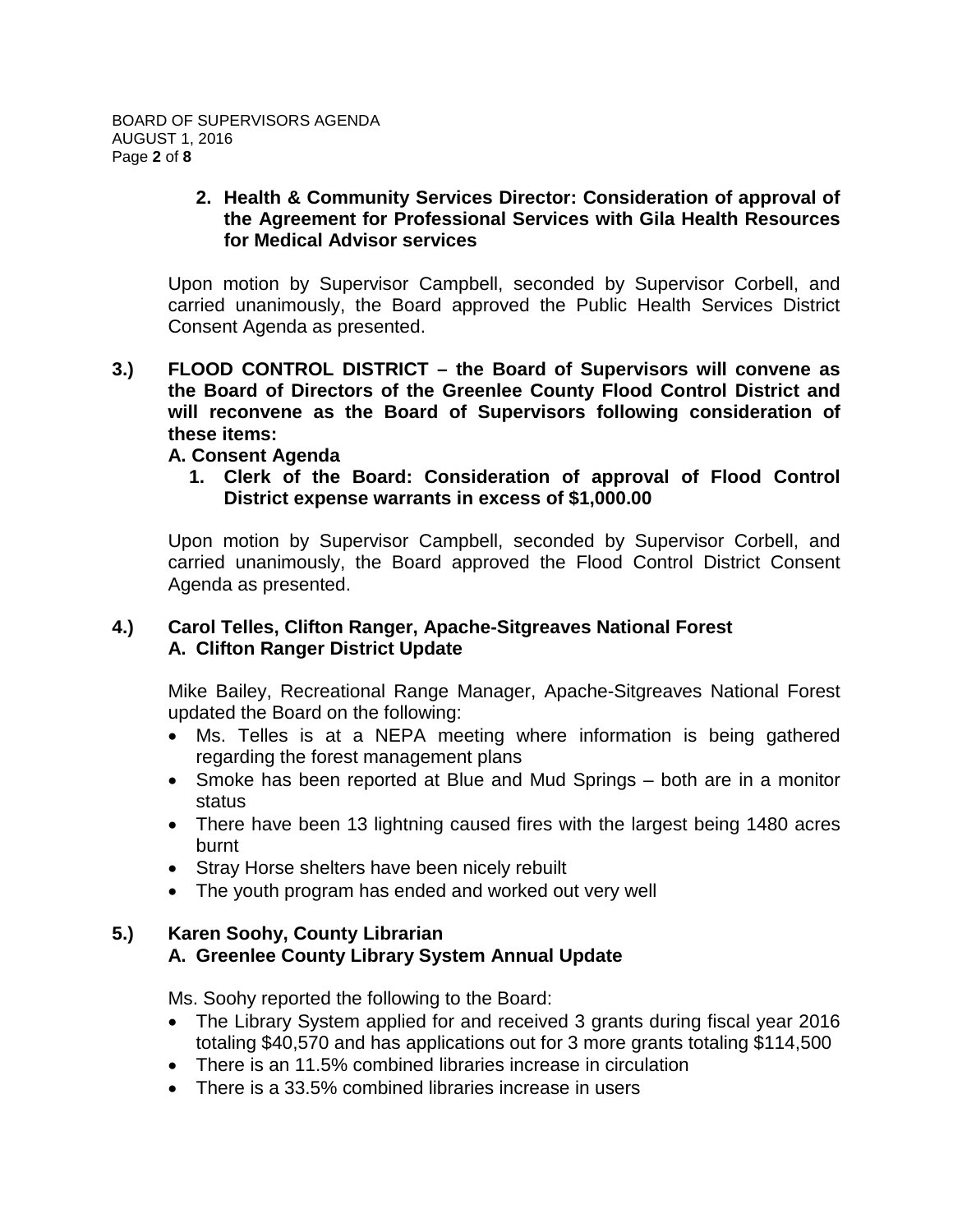BOARD OF SUPERVISORS AGENDA AUGUST 1, 2016 Page **3** of **8**

- There is a 22.4% total libraries combined database usage
- There were 3208 visits to the website of viewers spending more than 30 minutes without a break and 67% new visits to the webpage.
- The Library System has implemented a new program called "Book Nook" with bookcases being placed in community areas to encourage visitors to read while they are waiting and will include books and magazines that have been donated or removed from library collections.

The Board thanked Ms. Soohy for her hard work and dedication.

#### **6.) Presentation of the Fiscal Year 2016-2017 Final Budget**

Ms. Gale stated that nothing has changed since the last presentation and offered to answer questions. There were no questions.

#### **7.) Public Hearing pursuant to Arizona Revised Statutes §42-17104 – Fiscal Year 2016/2017 Budget**

Upon motion by Supervisor Campbell, seconded by Supervisor Corbell, and carried unanimously, the Board convened into Public Hearing on the 2016/2017 County Budget. There were no comments or questions from the public.

The Board reconvened into regular session.

### **8.) Adoption of fiscal year 2016/2017 Final Budget – pursuant to Arizona Revised Statutes §42-17105 the Board of Supervisors will convene into Special Meeting to determine and adopt the proposed budget**

Upon motion by Supervisor Campbell, seconded by Supervisor Corbell, and carried unanimously, the Board convened into Special Meeting to determine and adopt the proposed budget. Supervisor Campbell moved to adopt the FY 2016- 2017 Greenlee County Budget in the General Fund amount of \$12,455,649 and the total budget in the amount of \$24,302,726. This includes the budgets for the Flood Control District in the amount of \$315,000, the Public Health Services District budget in the amount of \$2,165,772. The motion was seconded by Supervisor Corbell, and carried unanimously.

The Board reconvened into regular session.

#### **9.) Ákos Kovach, Economic Development Coordinator A. Economic Development Planning Update**

Mr. Kovach updated the Board on the following: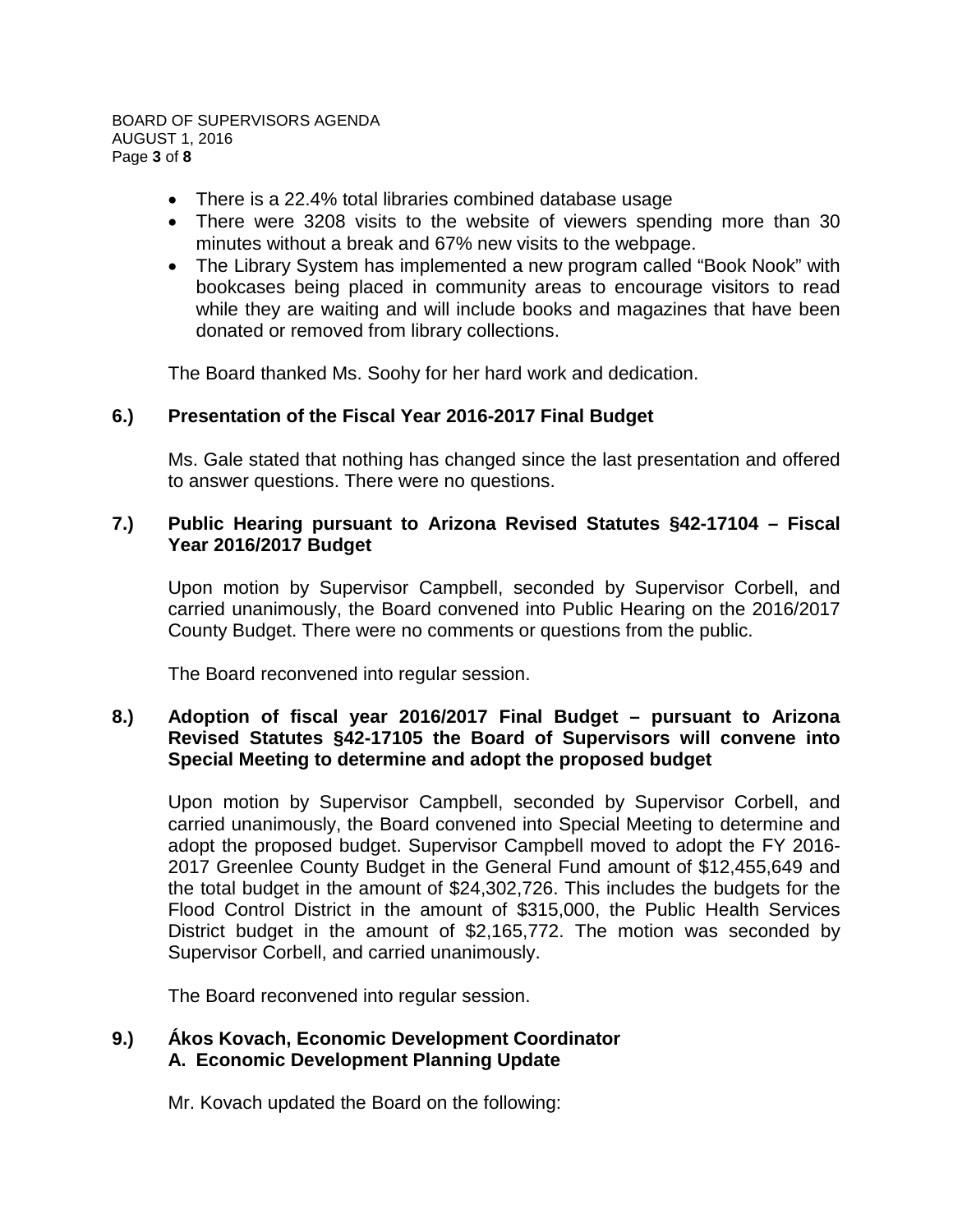- The Robert O'Malley Day event went very well and was well attended
- He attended the Southeastern Arizona Economic Development round table event where 70 persons were in attendance.
- The Chamber of Commerce Mixer had approximately 60 persons in attendance
- A top priority is promoting housing and a hotel in Greenlee County. A feasibility study will be conducted on possibility of a hotel
- A housing developer is interested in building a condo/apartment building in the county
- The Clifton Hill Climb event planning is moving along
- A Credit Union is interested in locating in Duncan
- The Greenlee County Health Fair will be on Friday from 10:00 am 3:00 p.m. at the Morenci Club

# **10.) Tony Hines, Public Works Manager – Facilities**

#### **A. Consideration of approval of cost proposals for improvements (pavement) of Courthouse Parking Lots**

Mr. Hines presented the one quote received from CKC Construction for paving the Courthouse parking lots. He stated that Public Works will do the prep work. Upon motion by Supervisor Campbell, seconded by Supervisor Corbell, and carried unanimously, the Board approved the quote by CKC Construction in the amount of \$27,500 as presented.

### **11.) Lendsey Basteen, Events Coordinator A. Discussion/Action regarding Mud Drags Events**

The Board reviewed the financial impacts of the Mud Drag Events over the past year and expressed concerns of the revenue loss. The Board directed that future Mud Drag events be held only during the Fair and Spring Rampage.

#### **B. Discussion/Action regarding Fairgrounds Facility Rental fees**

The Board reviewed the rental of the kitchens at the fairgrounds and directed that the current policy that only non-profit organizations have first choice of the kitchens remain in place. The application for use of the kitchens will be updated to include proof of non-profit status. Upon motion by Supervisor Campbell, seconded by Supervisor Corbell, and carried unanimously, the Board approved the Arena and Dry camping fees as presented. The new fee schedule will be posted on the County website.

# **C. 2016 Greenlee County Fair Update**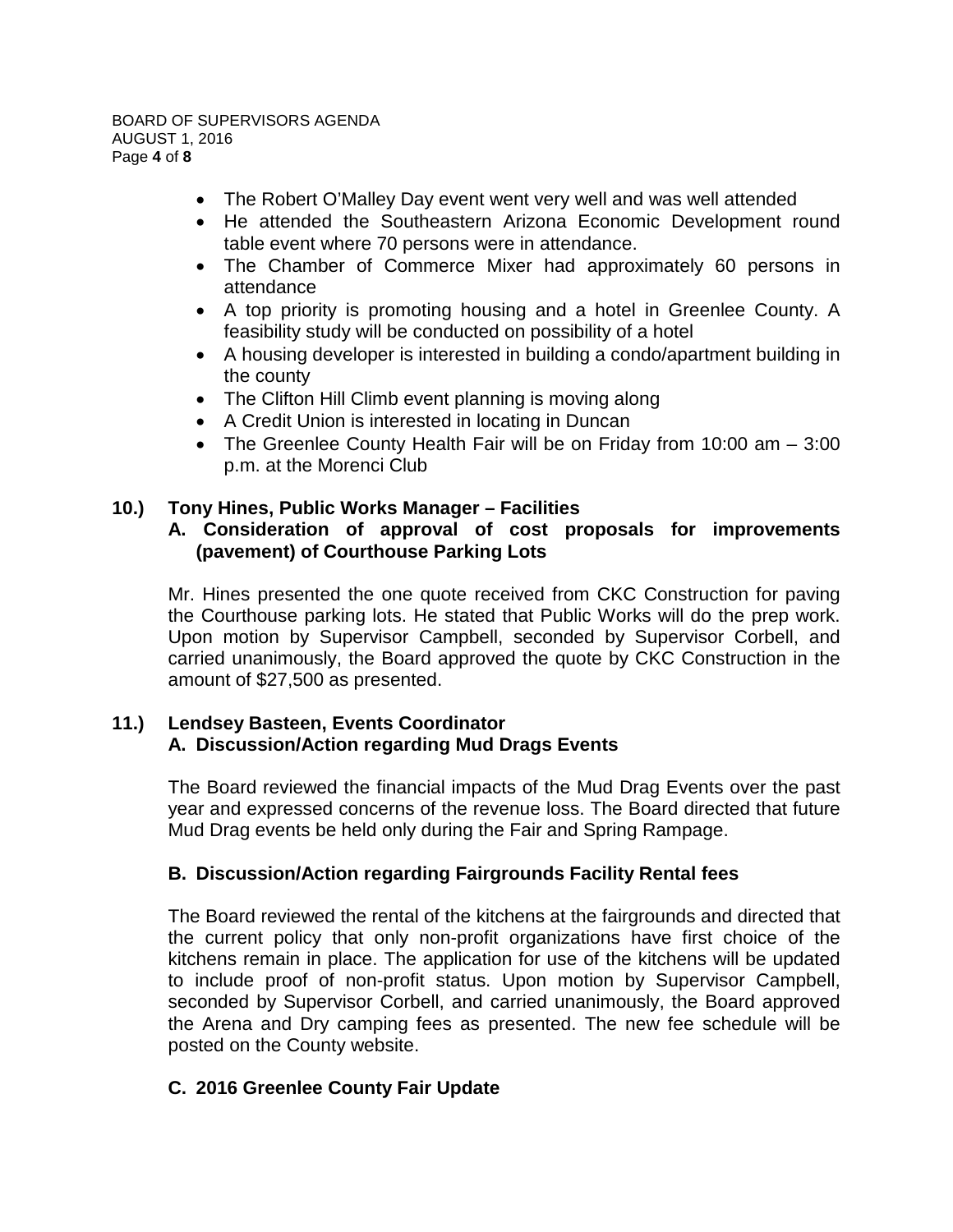Ms. Basteen stated that organization of the Fair is underway. Vendor contracts have been sent out and sponsorship contacts are being made.

#### **12.) Philip Ronnerud, County Engineer/Planning Director A. Airport Project Update**

Mr. Ronnerud explained the different Airport projects including obstruction removal, drainage phase 1, and land acquisition

### **B. Flood Control District Update**

Mr. Ronnerud explained that the York Letter of Map Revision is 100% complete with the Apache Grove Letter of Map Revision at 70% complete.

### **C. Courthouse Annex Update**

Mr. Ronnerud updated the Board on the most recent plan concept of the new Duncan Annex.

#### **D. Landfill Facility Update**

Mr. Ronnerud reviewed expenditures and revenues of the landfill and recommended review of current rates.

# **E. Planning Assistance for Rural Areas (PARA) Grant**

Mr. Ronnerud explained that PARA Grant funding has been applied for to be used for a multiuse path between Verde Lee and Loma Linda and a roundabout at Ward Canyon and Skyline Road intersections if funded.

# **F. Planning & Zoning – Hazard Abatement Update**

Ms. Cecelia Edwards reviewed the Planning & Zoning and Hazard Abatement regulations. She is working with citizens to bring them into compliance with the regulations.

#### **G. Campbell Blue Bridge update**

Mr. Ronnerud stated that this project is moving forward and waiting on approval from the Arizona Department of Transportation funding.

#### **13.) Kay Gale, County Administrator**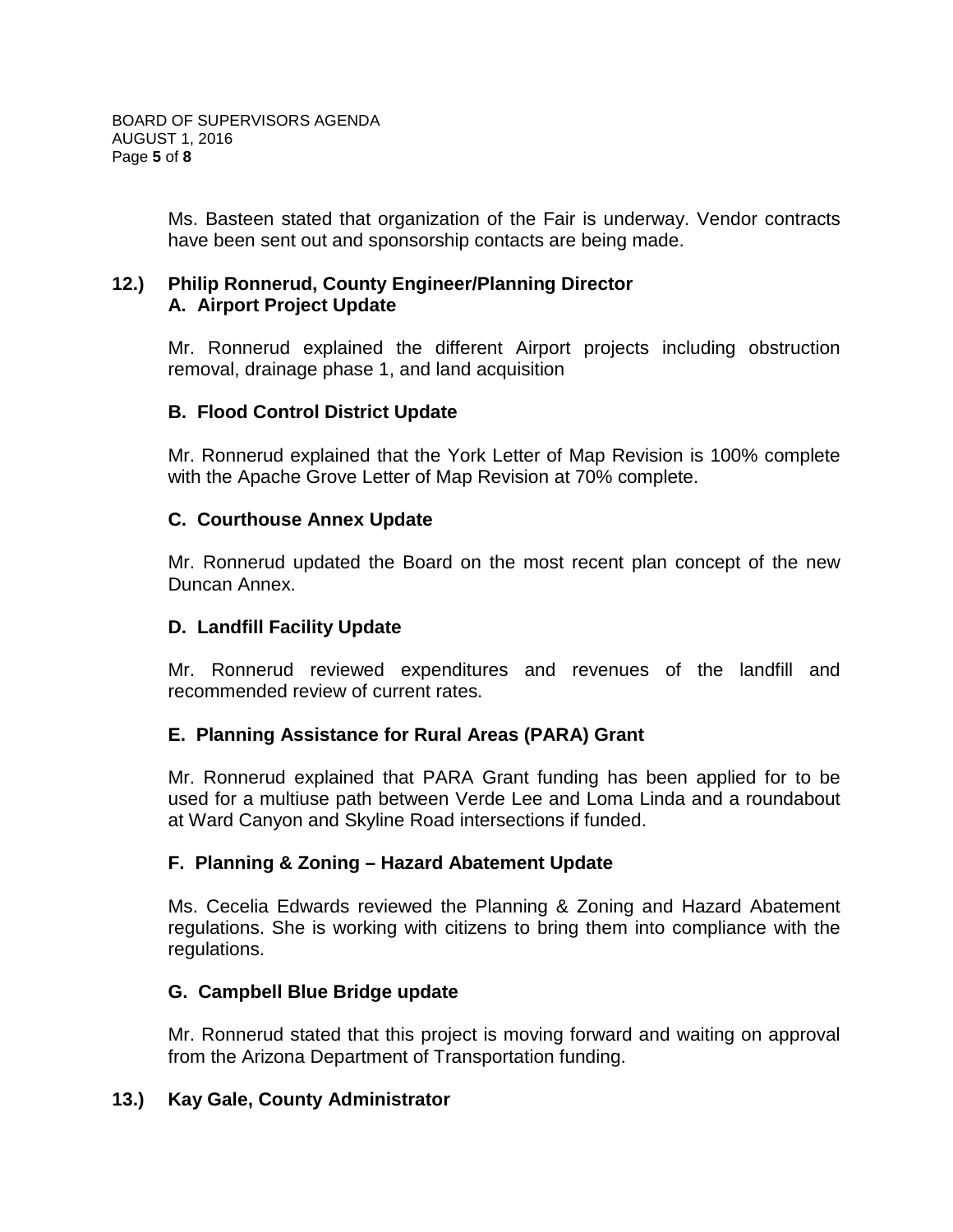# **A. County and State budget and legislative issues**

Ms. Gale reported the following:

- County managers are working on legislative issues to be discussed at the upcoming County Supervisors Association Legislative Summit
- Payment in Lieu of Taxes (PILT) funding is moving in bills at the Congress
- Secure Rural Schools funding needs to be pushed further to secure funding
- County levy and taxes will be adopted in two weeks on August  $15<sup>th</sup>$ .

#### **B. Calendar of Events**

The Calendar of Events was reviewed.

#### **14.) Consent Agenda**

- **A. Clerk of the Board: Consideration of approval of expense warrants in excess of \$1,000.00 – Voucher 1000, 1001, 1002, 1005, 1006, 1107,1108, 1109**
- **B. Chief Finance Officer: Consideration of General Fund loans in the amount of \$38,421.57 to be reimbursed upon receipt of funds: Fund 133 - \$132.48; Fund 146 - \$806.59: Fund 159 - \$143.08; Fund 206 - \$26,250.00; Fund 237 - \$10,736.23; Fund 601 - \$353.19**
- **C. Events Coordinator: Consideration of approval of Employee Transaction Form: M. Neilson, Part-time Clerk I**
- **D. County Sheriff: Consideration of approval of Employee Transaction Forms: J. Smerglia, Lieutenant; D. Vawter, Detention Officer**
- **E. Elections Director: Consideration of approval of the Sales Order Agreement with Elections Systems and Software (ES&S) for the purchase of backup election equipment – 2 ExpressVote voting units and 2 DS200 Digital Scanning tabulators plus maintenance and license fees in an amount not to exceed \$21,910.00 to be paid with budgeted election funds**
- **F. Clerk of the Board: Consideration of adoption of Resolution 16-08-01 authorizing the County Treasurer to invest and reinvest all monies as authorized by law for fiscal year beginning July 1, 2016 and ending on June 30, 2017 pursuant to Arizona Revised Statutes §35-327(G)**
- **G. County Librarian: Consideration of approval to apply for the Arizona State Grants-In-Aid fiscal year 2016/17 funding from the Arizona State Library, Archives and Public Records Office requiring matching funds in the amount of \$23,000.00 to be paid with budgeted general funds**
- **H. Emergency Management Coordinator: Consideration of approval of the Maintenance Agreement with Canyon State Wireless for the Greenlee County Public Works – Roads Division Communication Infrastructure**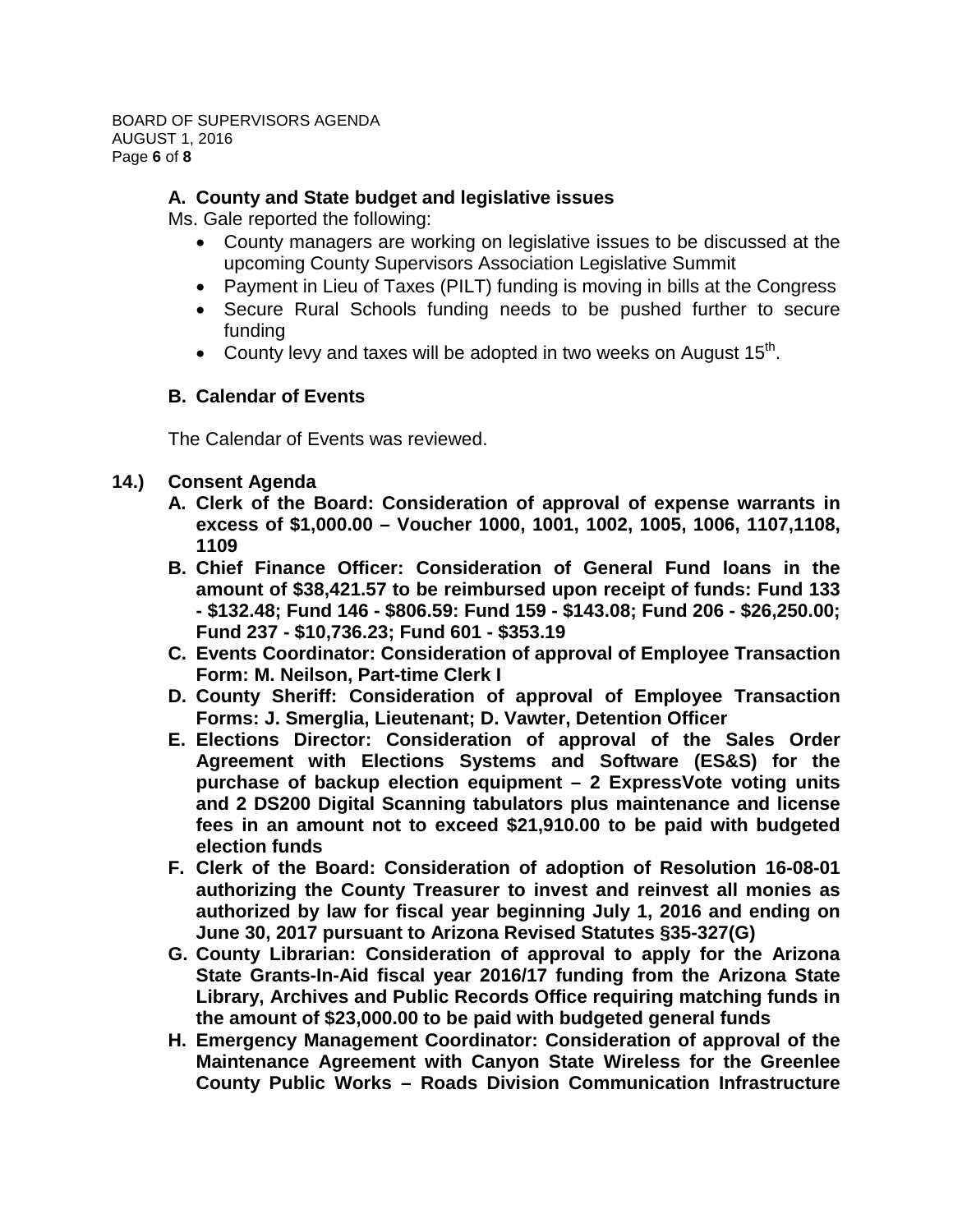**for the annual amount of \$13,740.00 to be paid with budgeted Emergency Management Performance Grant (EMPG) funds**

**I. Emergency Management Coordinator: Consideration of approval of the Maintenance Agreement with Canyon State Wireless for the Greenlee County Radio Communications Infrastructure for the annual amount of \$30,581.76 to be paid with budgeted Emergency Management Performance Grant (EMPG) funds**

Upon motion by Supervisor Campbell, seconded by Supervisor Corbell, and carried unanimously, the Board approved the Consent Agenda as presented.

#### **15.) Supervisor Reports**

#### **Supervisor Ron Campbell** A. **NACO Conference**

Supervisor Campbell attended this conference and stated that the many work sessions and workshops were excellent and that he had the opportunity to network with other county personnel from all over the nation.

#### **B. Public Lands Steering Committee Meeting**

Supervisor Campbell is a member of the National Association of Counties Public Lands Steering Committee where issues affecting counties all over the nation were discussed as was PILT funding and Secure Rural Schools funding.

#### **Supervisor David Gomez A. NACO Conference**

Supervisor Gomez attended this conference and stated that he had the opportunity to meet with credit card payment vendors and get information regarding the ability for the County to accept credit cards. He also attended several workshops and was elected the Treasurer of the National Association of Hispanic Officials.

### **B. Arizona Association for Economic Development – Southeastern AZ Roundtable Meeting**

He attended this meeting with Akos Kovach where they had the opportunity to network with other Economic Development persons. He will be meeting with a hotelier who may be interested in building in Greenlee County.

#### **16.) Adjournment**